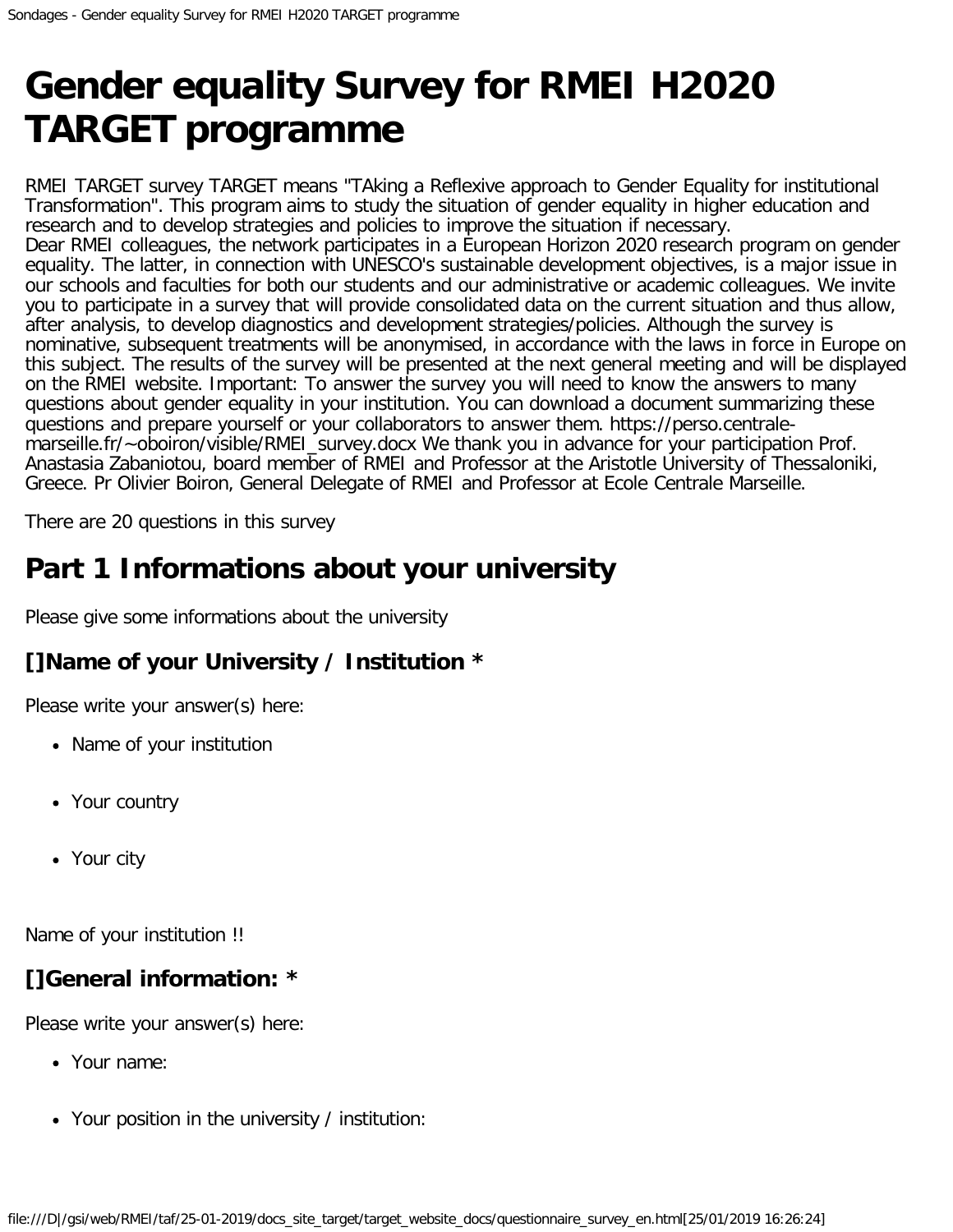Sondages - Gender equality Survey for RMEI H2020 TARGET programme

- Your email address:
- Your phone number:

#### **[]Are you a female or a male? \***

Please choose **only one** of the following:

- Female  $\bullet$
- Male

# **Part 2 Gender related data of your institution**

Please provide some statistic data regarding gender situation in your institution

### **[]**

**If possible please provide some statistics regarding percentages of females at different levels and for different categories of human resources at your university:**

#### **IMPORTANT: If no data are available, please enter 9999 in place of the right number !**

**\***

Please write your answer(s) here:

- Number of total persons in the top academic leadership team, president or rector (level 1):
- Number of women in the top academic leadership team:
- Number of total Vice-rectors (or equivalent e.g. level 2):
- Number of female Vice-rectors:
- % of women at academic management level 3 (deans):
- % of women at academic management level 4 (department heads):

If no data are available please enter 9999 in place of the right number !

**[]**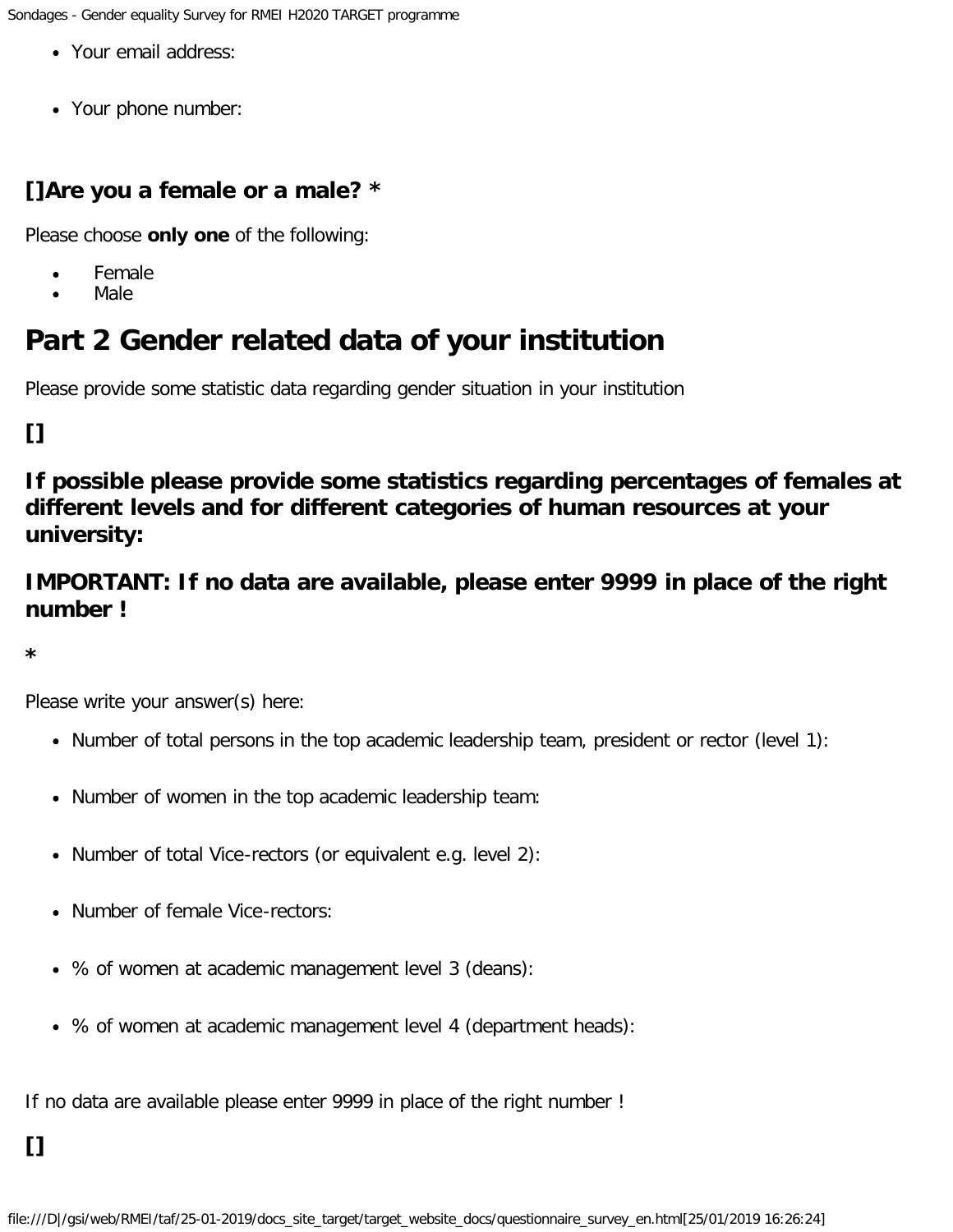**If possible please provide some statistics regarding percentages of females at different levels and for different categories of human resources at your university:**

#### **IMPORTANT: If no data are available, please enter 9999 in place of the right number !**

**\***

Please write your answer(s) here:

- Number of total persons at the top administrative level (general scretaries or level 1):
- Number of women at the top administrative level (level 1):
- Number of total administrative directors (financial, educational, mobility and international relations, research, ... or level 2):
- Number of female directors (level 2) :
- % of female employees below level 2:

If no data are available please enter 9999 in place of the right number !

#### **[]Scientific staff (as of today): \***

Please write your answer(s) here:

- Number of full professors:
- % of female full professors:
- Number of associate professors:
- % of female associate professors:
- Number of assistant/lecturers professors:
- % of female assistant/lecturers professors:
- Number of other scientific staff: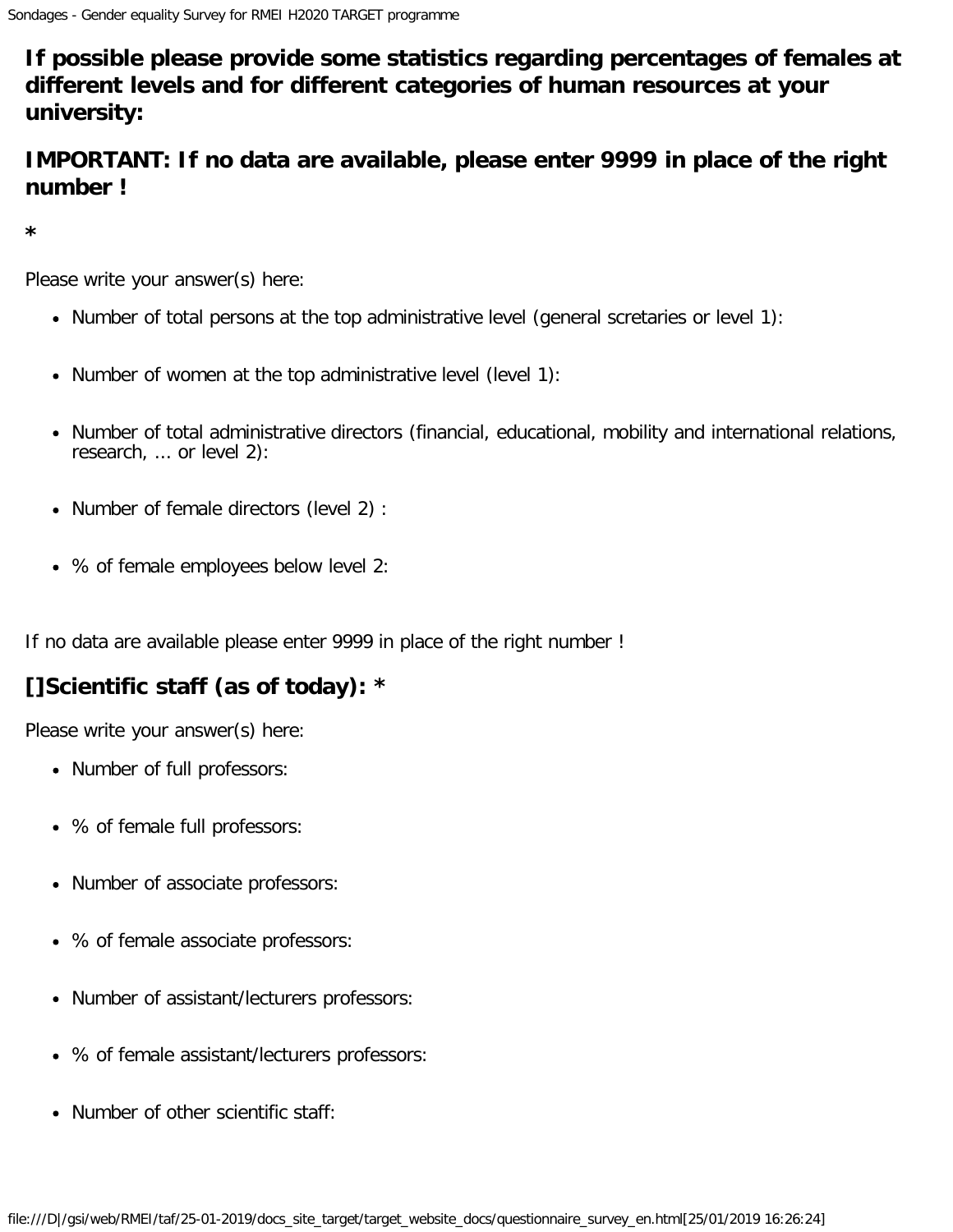% of female other scientific staff:

If no data are available please enter 9999 in place of the right number !

#### **[]Coordinators/responsables of Research &Innovation projects at your university for 2016/2017: \***

Please write your answer(s) here:

- Number of project(s) or research project(s) responsables or coordinators:
- % of female responsables or coordinators:

If no data is available please enter 9999 as a result.

#### **[]Students (academic year 2016/2017): \***

Please write your answer(s) here:

- Total number of students:
- % female students
- Number of bachelor graduates
- % of female bachelors graduates:
- Number of master graduates:
- % of female master graduates:
- Number of doctoral/PhD graduates:
- % of female doctoral/PhD graduates :

If no data is available please enter 9999 as a result.

### **Part 3 Gender equality plan and activities at your institution**

Please describe as better as possible the strategies and activities related to gender equality at your institution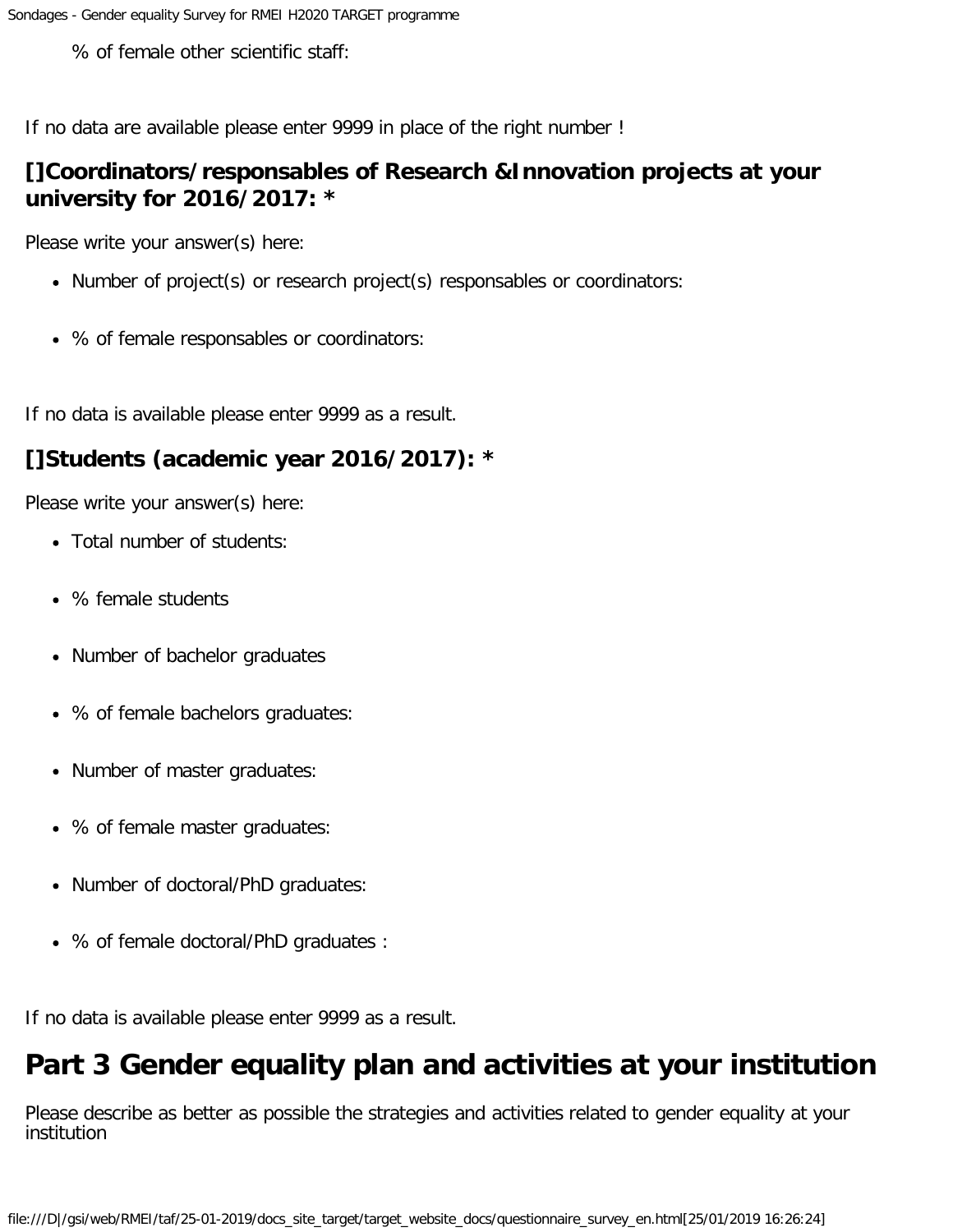#### **[]How is the topic " Gender Equality" embedded in the organization of your university? \***

Choose one of the following answers

Please choose **only one** of the following:

- There is a special organizational unit/center/committee focusing on "Gender Equality"  $\bullet$
- "Gender Equality" is dealt with among other issues in a unit with broader responsibilities  $\bullet$
- There is no special organizational unit/center/committee established in my university, but **a single person** is dealing with gender equality only
- There is no special organizational unit/center/committee established in my university, but **a single person** is dealing with gender equality among other responsibilities
- There is no special unit/center/committee or person responsible for this topic.
- Other:

Make a comment on your choice here:

#### **[]Does your university have a "Gender Equality Plan" (or equivalent)? \***

Choose one of the following answers

Please choose **only one** of the following:

- Yes, there is a Gender Equality Plan. Please provide us with the web link to your plan (or  $\bullet$ equivalent) in the comment box below.
- No, there is no Gender Equality Plan
- Gender is an integrated part of the university's human resource strategic plan
- There are plans to develop an institutional Gender Equality Plan/Strategy
- At the moment Gender Equality is not a priority topic of my university

Make a comment on your choice here: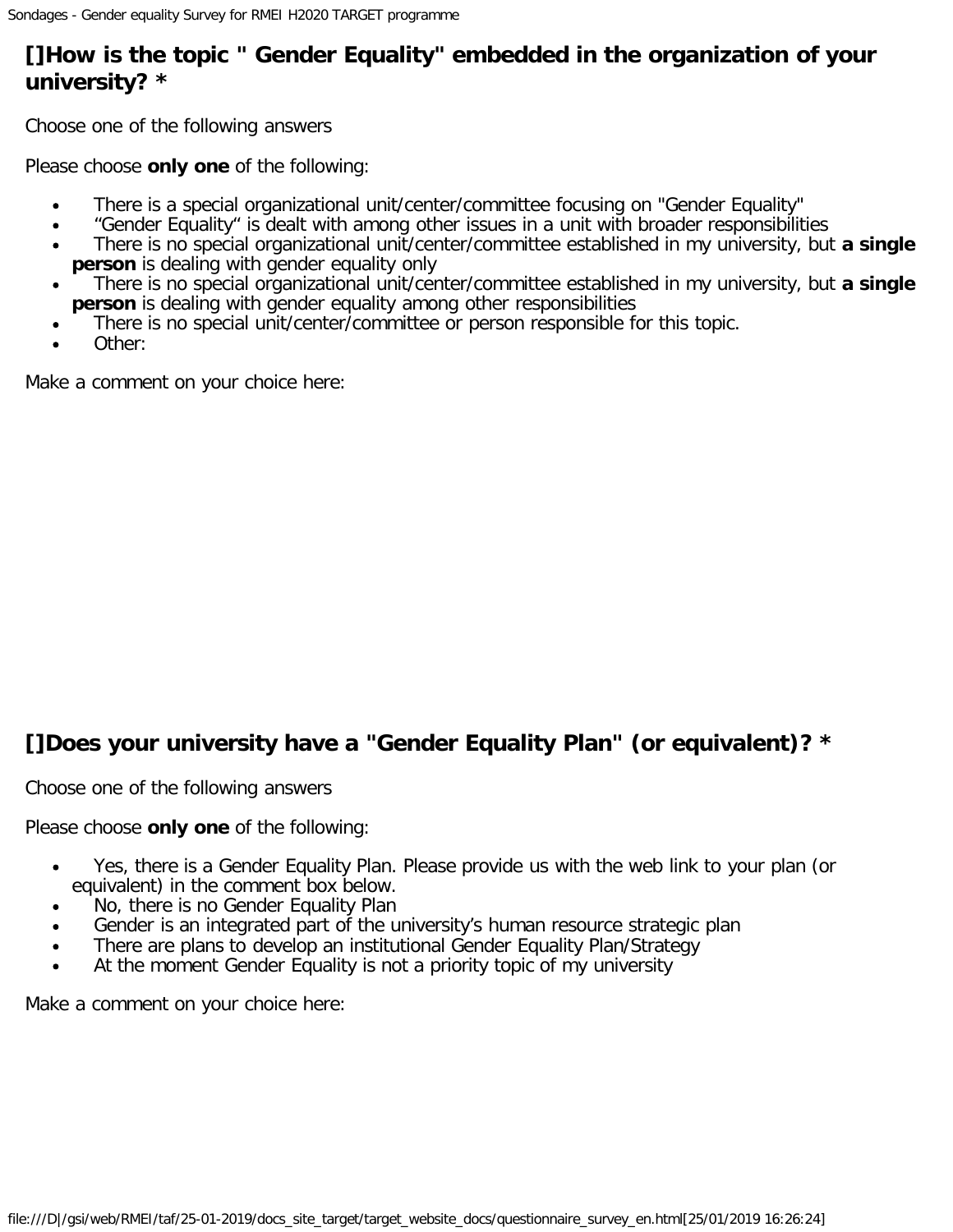#### **[]Does your organization assess the implementation of the Gender Equality Plan or Strategy? Please specify which measures are used for the assessments. \***

Choose one of the following answers

Please choose **only one** of the following:

- Yes  $\bullet$
- No

Make a comment on your choice here:

#### **[]Which of the following activities/practicies were implemented at your university in 2016 and 2017? \***

Check all that apply

Please choose **all** that apply:

- Specific measures and/or programmes for attracting female students to engineering studies
- Specific recruitment and promotion policies for female researchers  $\bullet$
- Measures, including quotas, to ensure a balanced composition of females and males in your organisation's committees (e.g. involved in recruitment, appointment, career progression, or - if applicable - in evaluation of research programmes or projects)
- Flexible career trajectory (e.g. provisions to allow interruptions of career, returning schemes after career interruptions)
- Work-life-balance measures (e.g. parental leave, flexible working arrangements for researchers)
- Development of gender competence at your university (e.g. specific leadership training, gender/diversity training for top or middle management, mentoring for female researchers)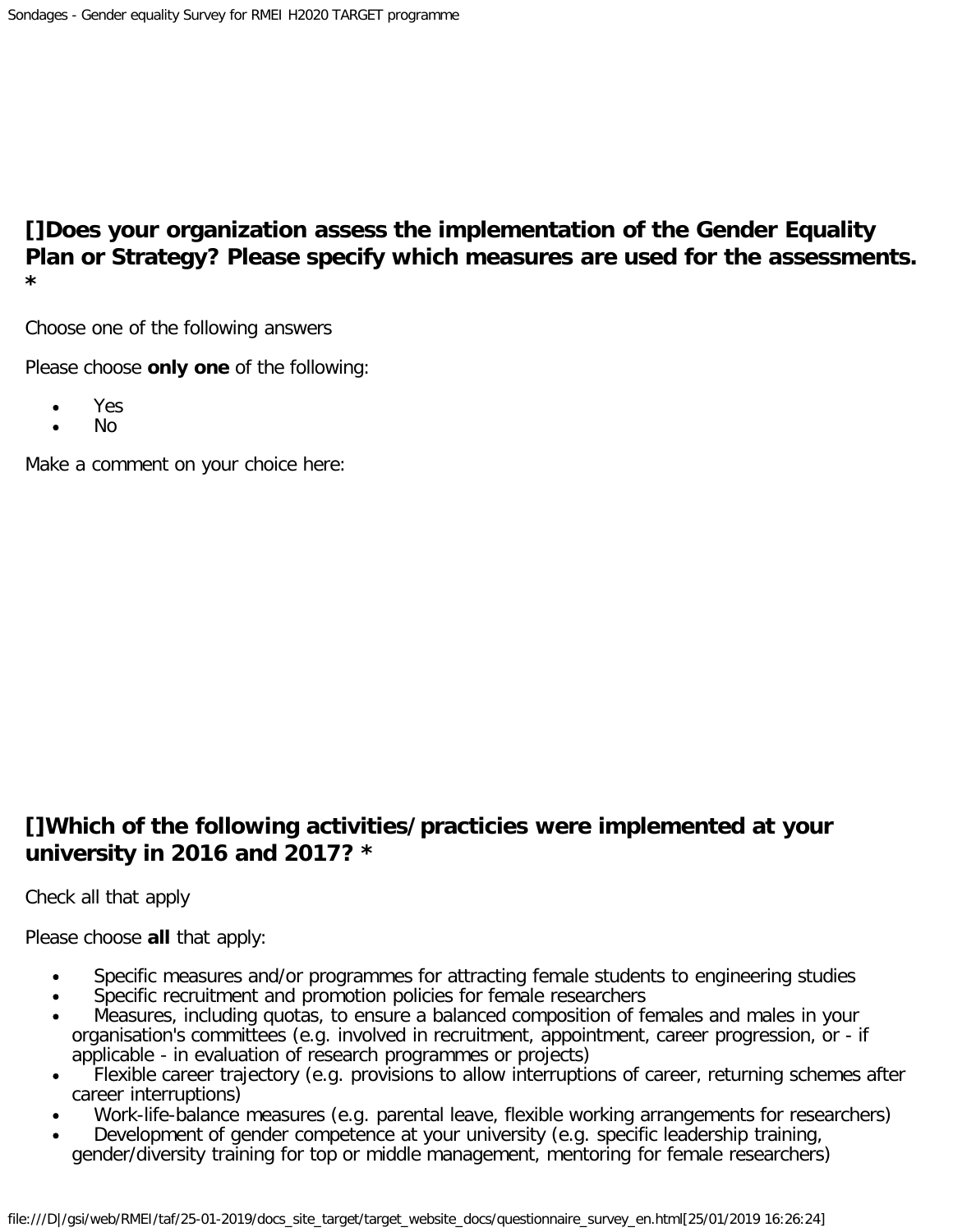- Are there networks and groups for the development of gender competence for female researchers?
- Are there best pratices regarding the development of gender equality within your organisation ?  $\bullet$
- Is there measures against sexual harassment?  $\bullet$
- None
- Other:

Multiple answers possible

#### **[]Does your organisation face barriers when setting up activities/practices/measures in connection with gender issues? \***

Please choose **only one** of the following:

- Yes  $\bullet$
- No  $\bullet$

#### **[]If your organisation is facing barriers how important are the following barriers to setting up activities in connection with gender issues? Please rate accordingly \***

#### **Only answer this question if the following conditions are met:**

Answer was 'Yes' at question '13 [q8]' (Does your organisation face barriers when setting up activities/practices/measures in connection with gender issues?)

Check all that apply

Please choose **all** that apply:

- Barriers Important, somewhat  $\bullet$
- $\bullet$ Important
- Not important  $\bullet$
- Internal resistance against implementing measures supporting gender equality
- Regulations or policies at national or regional level are not specifically supportive of achieving  $\bullet$ gender equality at universities
- Employment and/or labour law or policy at national or regional level do not allow to take action
- Lack of resources for implementing gender equality in science and technology
- Other:

#### **[]Is there a requirement for gender diversity in appointment committees? \***

Please choose **only one** of the following:

- Yes
- No  $\bullet$

#### **[]If yes, is there a rule for a minimum number or a rate of female members? \***

#### **Only answer this question if the following conditions are met:**

Answer was 'Yes' at question '15 [q931]' (Is there a requirement for gender diversity in appointment committees?)

Please write your answer(s) here: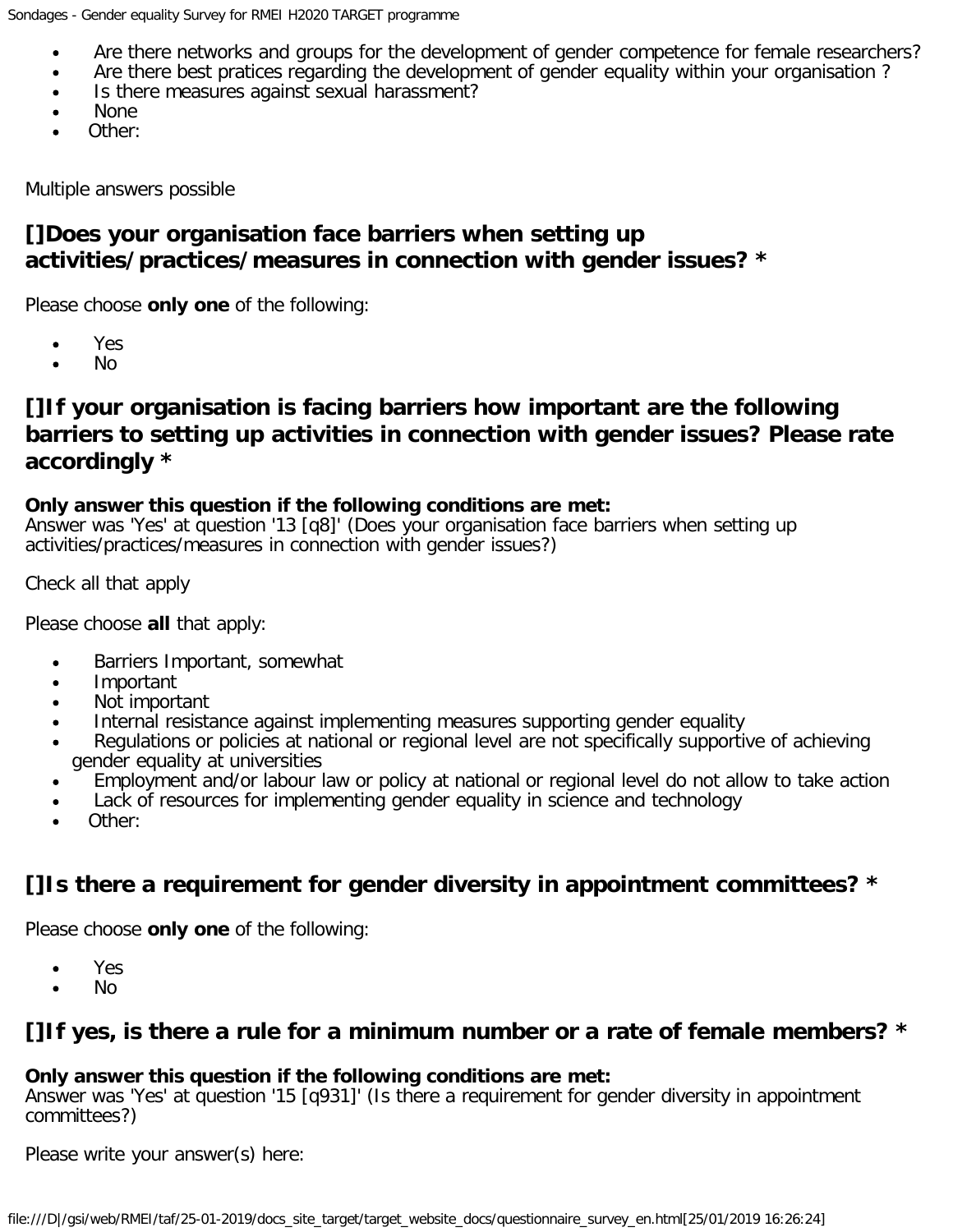- Minimum number:
- Minimum quota (%)

If no data are available please enter 9999 in place of the right number !

#### **[]Are there requirements for gender equality in committees' structure (promotion/evaluation/recruitment..)? \***

Please choose **only one** of the following:

- Yes  $\bullet$
- No

#### **[]Which three specific "Gender Equality" initiatives of your university would you define of examples of best practices at your university? \***

Comment only when you choose an answer.

Please choose all that apply and provide a comment:

- None initiative  $\bullet$
- First initiative  $\bullet$
- Second initiative
- Third initiative

### **Part 4 Perspectives and comments**

Describe your perspectives and give your comments

#### **[]What are the next steps at your université regarding "Gender Equality"?**

Please write your answer here: